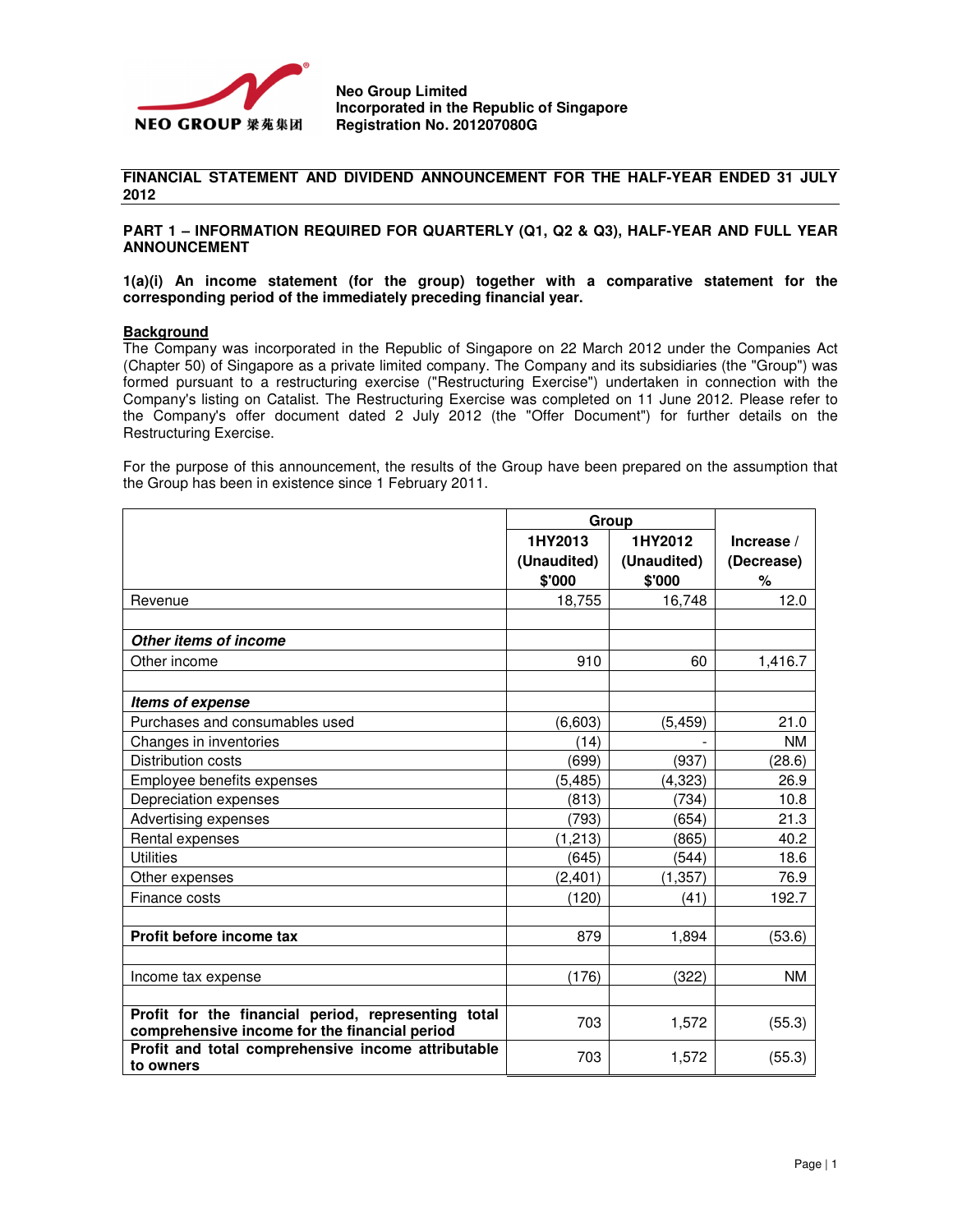"NM" denotes Not Meaningful

"1HY2013" denotes first half-year period ended 31 July 2012

"1HY2012" denotes first half-year period ended 31 July 2011

# **1(a)(ii) Notes to Statement of Comprehensive Income (for the group)**

Profit before income tax is arrived at after crediting / (charging):

|                                            | Group       |             |            |
|--------------------------------------------|-------------|-------------|------------|
|                                            | 1HY2013     | 1HY2012     | Increase / |
|                                            | (Unaudited) | (Unaudited) | (Decrease) |
|                                            | \$'000      | \$'000      | %          |
| Advertising income                         | 106         | -           | <b>NM</b>  |
| Gain on disposal of asset held for sale    | 583         | -           | <b>NM</b>  |
| Rental income                              | 140         |             | <b>NM</b>  |
| Property, plant and equipment written back |             | 17          | NM         |
| Depreciation expenses                      | (813)       | (734)       | 10.8       |
| Finance costs                              | (120)       | (41)        | 192.7      |
| Property, plant and equipment written off  | (58)        |             | <b>NM</b>  |
| <b>IPO</b> expenses                        | (826)       |             | NM         |
| Repair and maintenance                     | (146)       | (151)       | (3.3)      |
| Upkeep of motor vehicle                    | (219)       | (141        | 55.3       |

# **1(b)(i) A Statement of Financial Position (for the issuer and group), together with a comparative statement as at the end of the immediately preceding financial year.**

|                                                                                                                                                          | Group<br>As at                           |                                              | Company <sup>(1)</sup><br>As at          |                      |
|----------------------------------------------------------------------------------------------------------------------------------------------------------|------------------------------------------|----------------------------------------------|------------------------------------------|----------------------|
| <b>Statement of Financial Position</b>                                                                                                                   | 31/07/2012<br><b>Unaudited</b><br>\$'000 | 31/01/2012<br><b>Audited</b><br>\$'000       | 31/07/2012<br><b>Unaudited</b><br>\$'000 | 31/01/2012<br>\$'000 |
| <b>Non-current assets</b><br>Property, plant and equipment<br>Investment properties                                                                      | 14,480<br>1,564                          | 15,501<br>1,584                              |                                          |                      |
| Investments in subsidiaries                                                                                                                              | 16,044                                   | 17,085                                       | 1,376<br>1,376                           |                      |
| <b>Current assets</b><br>Inventories<br>Assets held for sale<br>Trade and other receivables<br>Prepayments<br>Cash and cash equivalents                  | 459<br>3,071<br>244<br>10,298<br>14,072  | 800<br>818<br>4,116<br>295<br>3,478<br>9,507 | 1,071<br>6,724<br>7,795                  |                      |
| Less:<br><b>Current liabilities</b><br>Trade and other payables<br>Provisions<br>Bank borrowings<br>Finance lease payables<br>Current income tax payable | 5,449<br>73<br>1,101<br>130<br>865       | 6,146<br>56<br>1,620<br>155<br>804           | 3,344                                    |                      |
| <b>Net current assets</b>                                                                                                                                | 7,618<br>6,454                           | 8,781<br>726                                 | 3,344<br>4,451                           |                      |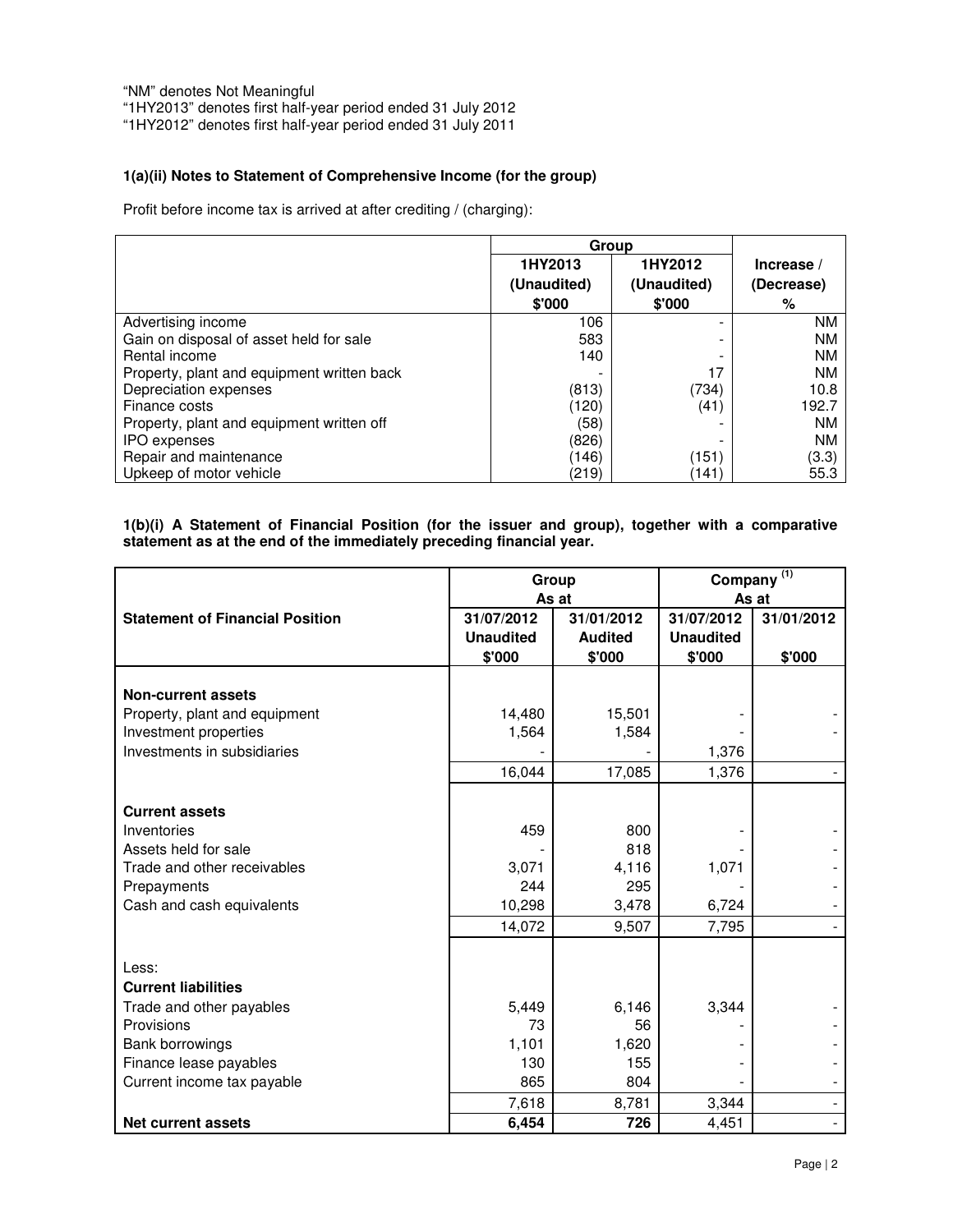|                                        | Group            |                | Company $\overline{^{(1)}}$ |            |
|----------------------------------------|------------------|----------------|-----------------------------|------------|
|                                        |                  | As at          |                             | As at      |
| <b>Statement of Financial Position</b> | 31/07/2012       | 31/01/2012     | 31/07/2012                  | 31/01/2012 |
|                                        | <b>Unaudited</b> | <b>Audited</b> | <b>Unaudited</b>            |            |
|                                        | \$'000           | \$'000         | \$'000                      | \$'000     |
|                                        |                  |                |                             |            |
| Less:                                  |                  |                |                             |            |
| <b>Non-current liabilities</b>         |                  |                |                             |            |
| Bank borrowings                        | 6,744            | 7,458          |                             |            |
| Deferred tax liabilities               | 72               | 72             |                             |            |
|                                        | 6,816            | 7,530          |                             |            |
|                                        | 15,682           | 10,281         | 5,827                       |            |
|                                        |                  |                |                             |            |
| <b>Capital and reserves</b>            |                  |                |                             |            |
| Share capital                          | 6,274            | 650            | 6,274                       |            |
| Merger reserves                        | (326)            | 100            |                             |            |
| Retained earnings                      | 9,734            | 9,531          | (447)                       |            |
| Total equity attributable to owners    | 15,682           | 10,281         | 5,827                       |            |
|                                        |                  |                |                             |            |

# **Note:**

(1) The Company was incorporated in Singapore on 22 March 2012.

## **1(b)(ii) Aggregate amount of group's borrowings and debt securities**

## **Amount repayable in one year or less, or on demand**

| As at 31/07/2012 (\$'000)<br>(Unaudited) |           | As at 31/01/2012 (\$'000)<br>(Audited) |                  |
|------------------------------------------|-----------|----------------------------------------|------------------|
| <b>Secured</b>                           | Unsecured | <b>Secured</b>                         | <b>Unsecured</b> |
| .231                                     |           | .775                                   |                  |

# **Amount repayable after one year**

| As at 31/07/2012 (\$'000) |           | As at 31/01/2012 (\$'000) |                  |
|---------------------------|-----------|---------------------------|------------------|
| (Unaudited)               |           | (Audited)                 |                  |
| <b>Secured</b>            | Unsecured | <b>Secured</b>            | <b>Unsecured</b> |
| 6.744                     | -         | 7.458                     | -                |

## **Details of any collaterals**

As at 31 July 2012, the Group's borrowings comprising bank borrowings and finance lease payables were secured as follows:

1. Bank borrowings are secured against leasehold properties at 8A Admiralty Street #06-01 and #06-02 with the net book value of \$1.13 million,10E Enterprise Road with the net book value of \$0.89 million, 6A Wan Lee Road with the net book value of \$1.00 million and our land held for development at 30B Quality Road with the net book value of \$8.86 million as at the end of the current financial period.

2. Obligations under finance lease are secured by the lessor's charge over the leased assets, which have a net book value of \$0.44 million as at the end of the current financial period.

3. Bank borrowings are also secured by joint and several guarantees from certain Directors, namely Neo Kah Kiat and Liew Oi Peng.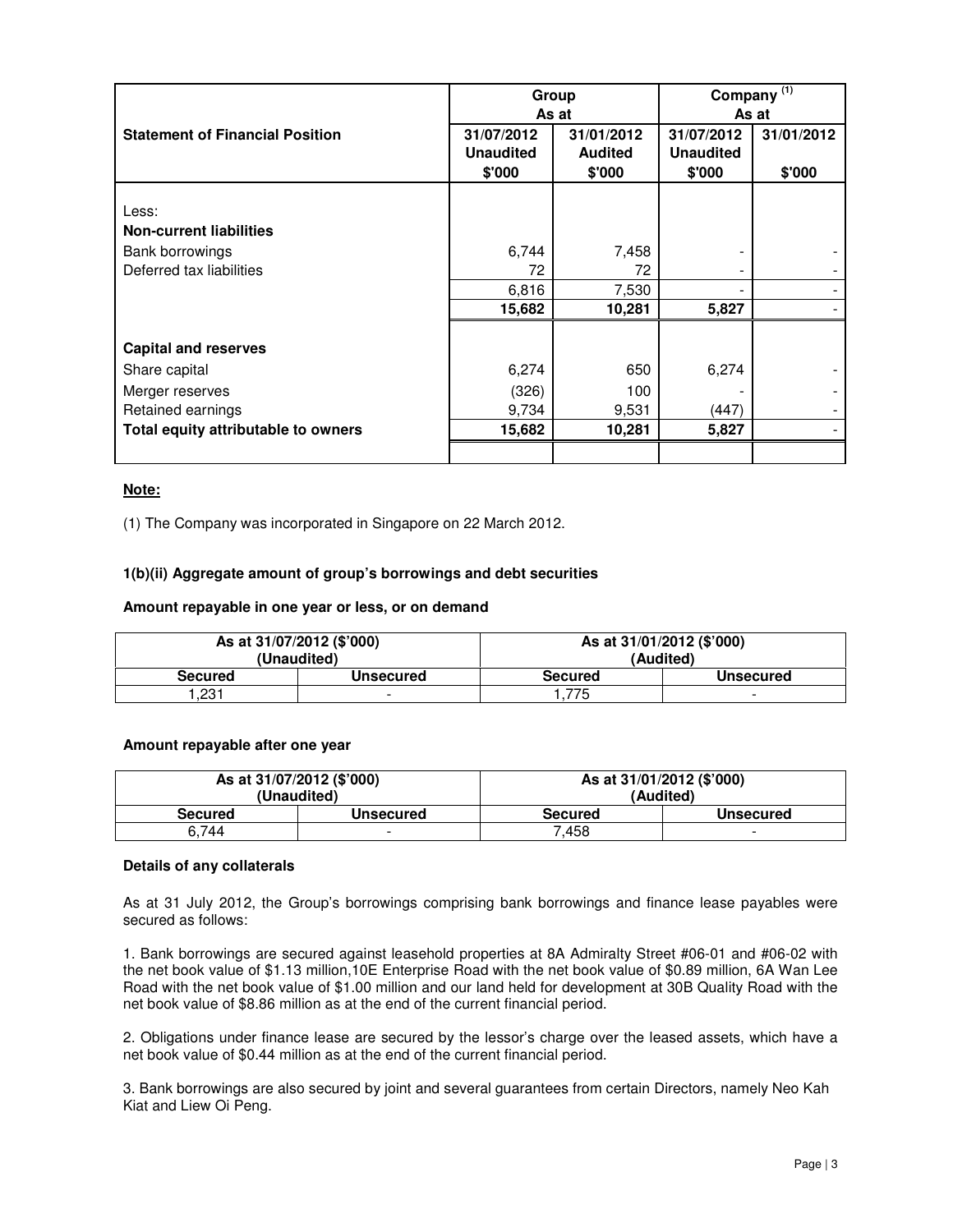**1(c) A statement of cash flows (for the group), together with a comparative statement for the corresponding period of the immediately preceding financial year.** 

|                                                                                                      | Group<br>First half-year ended |                  |
|------------------------------------------------------------------------------------------------------|--------------------------------|------------------|
| <b>Statement of Cash Flows</b>                                                                       | 31/07/2012                     | 31/07/2011       |
|                                                                                                      | <b>Unaudited</b>               | <b>Unaudited</b> |
|                                                                                                      | \$'000                         | \$'000           |
| <b>Operating activities</b>                                                                          |                                |                  |
| Profit before income tax                                                                             | 879                            | 1,894            |
|                                                                                                      |                                |                  |
| Adjustments for: -                                                                                   |                                |                  |
| Depreciation of property, plant and equipment                                                        | 792                            | 702              |
| Depreciation of investment properties                                                                | 21                             | 32               |
| Written-off of plant and equipment                                                                   | 58                             | (17)             |
| (Gain) on disposal of assets held for sale                                                           | (583)                          |                  |
| Finance costs                                                                                        | 120                            | 41               |
| Operating cash flows before working capital changes                                                  | 1,287                          | 2,652            |
| <b>Working capital changes:</b>                                                                      |                                |                  |
| Inventories                                                                                          | 341                            | (24)             |
| Trade and other receivables <sup>(1)</sup>                                                           | (626)                          | (658)            |
| Prepayments                                                                                          | 51                             | 121              |
| Trade and other payables <sup>(1)</sup>                                                              | 304                            | (798)            |
| Cash generated from operations                                                                       | 1,357                          | 1,293            |
| Income taxes paid                                                                                    | (115)                          | (473)            |
| Net cash from operating activities                                                                   | 1,242                          | 820              |
|                                                                                                      |                                |                  |
| <b>Investing activities</b>                                                                          |                                |                  |
| Purchase of property, plant and equipment                                                            | (863)                          | (1, 249)         |
| Proceeds from sale of assets held for sale<br>Addition to investments in subsidiaries <sup>(1)</sup> | 2,451<br>(391)                 | 32               |
| Net cash from / (used in) investing activities                                                       | 1,197                          | (1, 217)         |
|                                                                                                      |                                |                  |
| <b>Financing activities</b>                                                                          |                                |                  |
| Fixed deposit pledged with financial institution                                                     | (10)                           |                  |
| Proceeds from issuance of shares, net of IPO expenses                                                | 6,259                          |                  |
| Repayment of bank borrowings                                                                         | (1,233)                        | (195)            |
| Repayment of finance lease payables                                                                  | (25)                           | (13)             |
| Dividends paid                                                                                       | (500)                          | (100)            |
| Interest paid                                                                                        | (120)                          | (41)             |
| Net cash from / (used in) financing activities                                                       | 4,371                          | (349)            |
| Net change in cash and cash equivalents                                                              | 6,810                          | (746)            |
| Cash and cash equivalents at beginning of financial year                                             | 3,437                          | 859              |
| Cash and cash equivalents at end of financial period                                                 | 10,247                         | 113              |
|                                                                                                      |                                |                  |
| Cash and cash equivalents comprise:                                                                  |                                |                  |
| Cash on hand and at bank                                                                             | 10,247                         | 113              |
| <b>Fixed deposits</b>                                                                                | 51                             | 41               |
| Cash and cash equivalents as per statements of financial position                                    | 10,298                         | 154              |
| Less: fixed deposits pledged                                                                         | (51)                           | (41)             |
| Cash and cash equivalents as per statements of cash flows                                            | 10,247                         | 113              |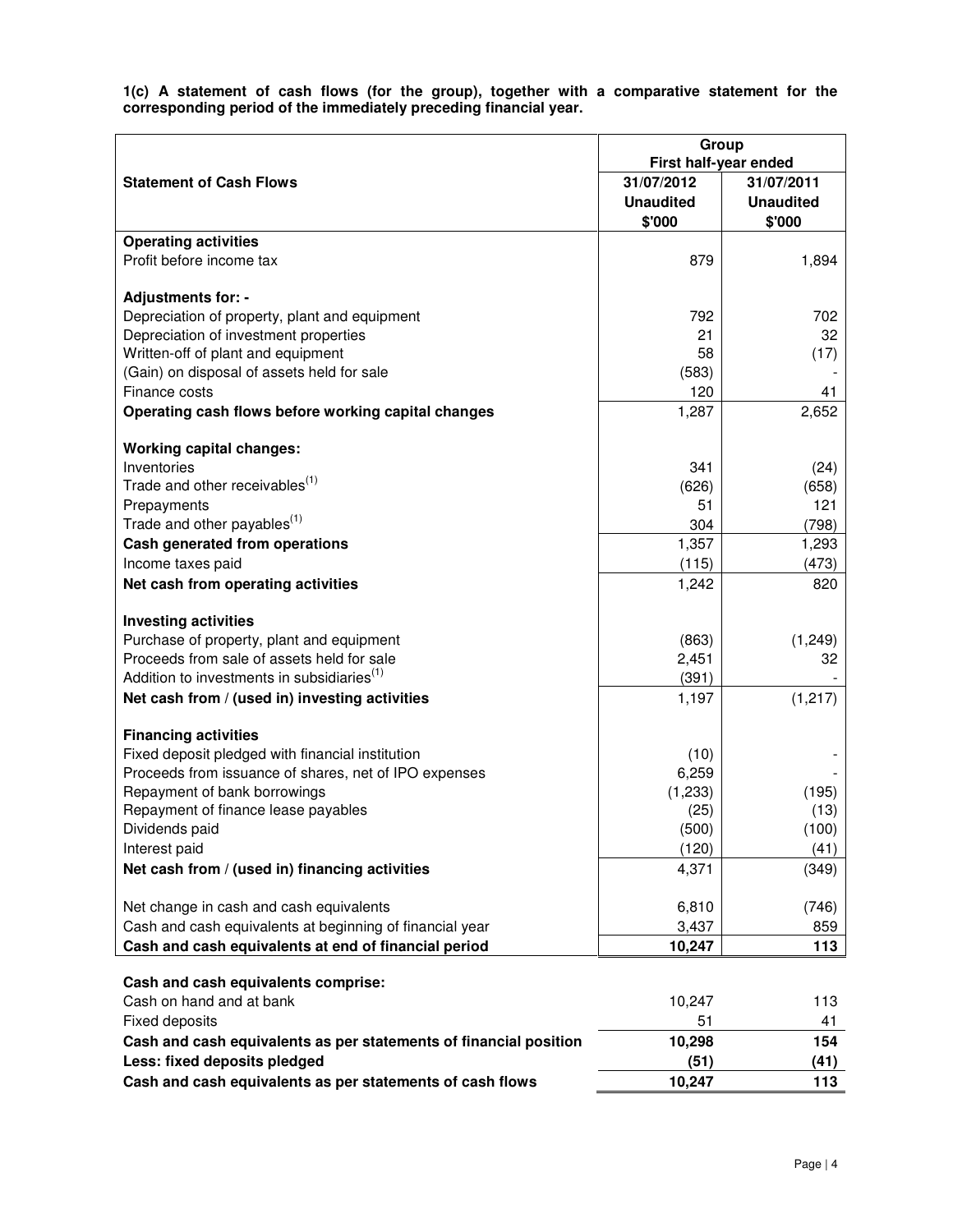# **Note:**

(1) Other receivables and other payables include amounts due from and due to Directors, which were used to offset the acquisition costs of its subsidiaries pursuant to the Restructuring Exercise completed on 11 June 2012. Movements in these amounts are reflected in the Statement of Cash Flows under the item 'Addition to investments in subsidiaries', instead of under the items 'Trade and other receivables' and 'Trade and other payables'.

**1(d)(i) A statement (for the issuer and group) showing either (i) all changes in equity or (ii) changes in equity other than those arising from capitalisation issues and distributions to shareholders, together with a comparative statement for the corresponding period of the immediately preceding financial year** 

| Group                                              | <b>Share</b><br>capital<br>\$'000 | <b>Merger</b><br>reserves<br>\$'000 | <b>Retained</b><br>earnings<br>\$'000 | <b>Total equity</b><br>attributable<br>to owners<br>\$'000 |
|----------------------------------------------------|-----------------------------------|-------------------------------------|---------------------------------------|------------------------------------------------------------|
| <b>Preceding Financial Period:</b>                 |                                   |                                     |                                       |                                                            |
| <b>Balance at 1 February 2011</b>                  | 650                               | 100                                 | 5,147                                 | 5,897                                                      |
| Profit for the financial period                    |                                   |                                     | 1,572                                 | 1,572                                                      |
| Total comprehensive income for the period          |                                   |                                     | 1.572                                 | 1,572                                                      |
| <b>Distributions to owners</b>                     |                                   |                                     |                                       |                                                            |
| <b>Dividends</b>                                   |                                   |                                     | (100)                                 | (100)                                                      |
| <b>Total transactions with owners</b>              |                                   |                                     | (100)                                 | (100)                                                      |
| Balance at 31 July 2011                            | 650                               | 100                                 | 6,619                                 | 7,369                                                      |
|                                                    |                                   |                                     |                                       |                                                            |
| <b>Current Financial Period:</b>                   |                                   |                                     |                                       |                                                            |
| <b>Balance at 1 February 2012</b>                  | 650                               | 100                                 | 9,531                                 | 10,281                                                     |
| Profit for the financial period                    |                                   |                                     | 703                                   | 703                                                        |
| Total comprehensive income for the period          |                                   |                                     | 703                                   | 703                                                        |
| Contributions by and distributions to owners       |                                   |                                     |                                       |                                                            |
| Share split pursuant to the Restructuring Exercise | 500                               |                                     |                                       | 500                                                        |
| Issue of shares pursuant to the IPO agreement      | 6,600                             |                                     |                                       | 6,600                                                      |
| Restructuring exercise on 11 June 2012             | (650)                             | (426)                               |                                       | (1,076)                                                    |
| IPO costs capitalised                              | (826)                             |                                     |                                       | (826)                                                      |
| <b>Dividends</b>                                   |                                   |                                     | (500)                                 | (500)                                                      |
| <b>Total transactions with owners</b>              | 5,624                             | (426)                               | (500)                                 | 4,698                                                      |
| Balance at 31 July 2012                            | 6,274                             | (326)                               | 9,734                                 | 15,683                                                     |

**Statement of Changes in Equity**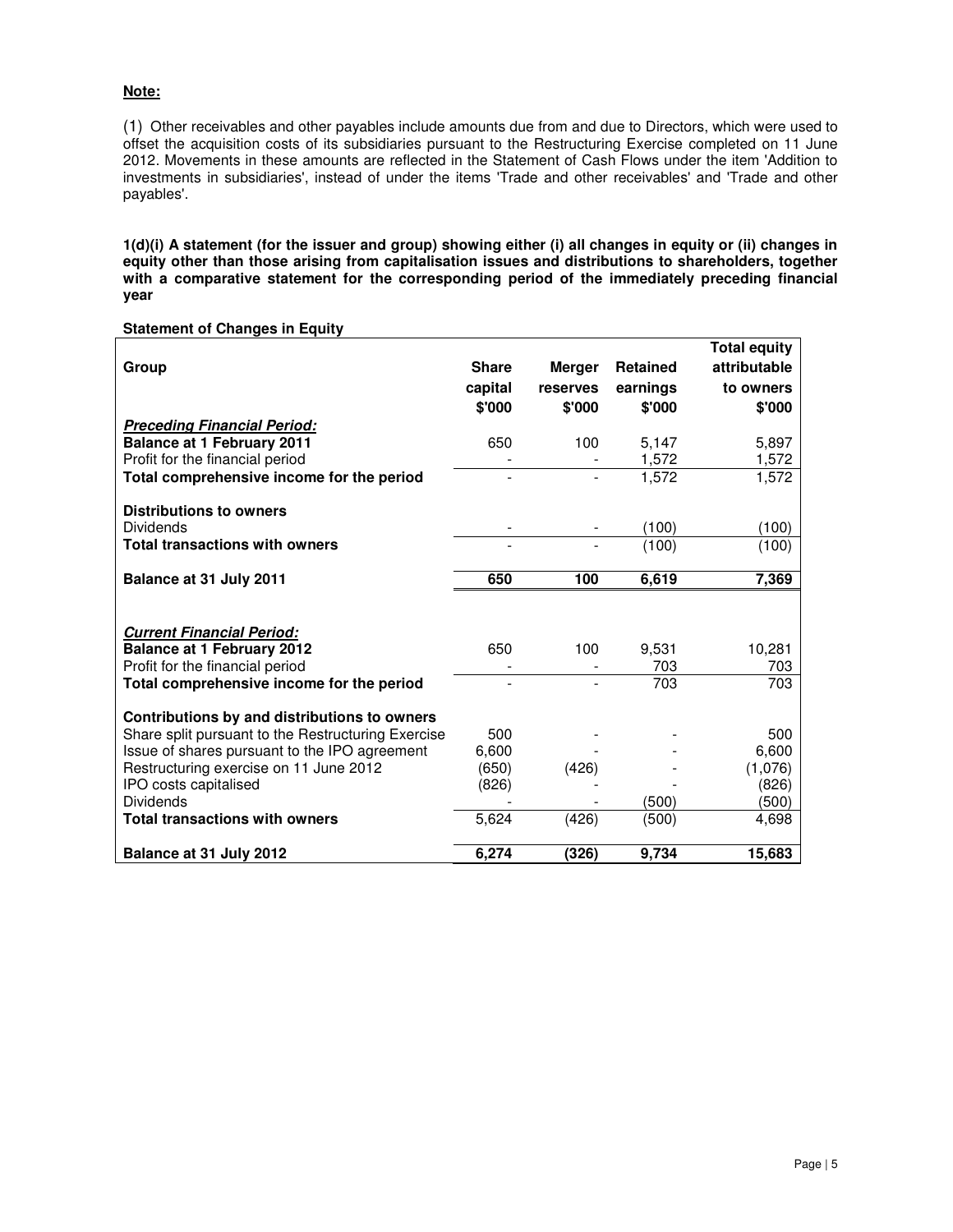# **Statement of Changes in Equity**

|                                              |              |               | <b>Total</b><br>equity |
|----------------------------------------------|--------------|---------------|------------------------|
| Company                                      | <b>Share</b> | Accumulated   | attributable           |
|                                              | capital      | <b>losses</b> | to owners              |
|                                              | \$'000       | \$'000        | \$'000                 |
| <b>Preceding Financial Period:</b>           |              |               |                        |
| <b>Balance at 1 February 2011</b>            | NA.          | NA.           | ΝA                     |
| Profit for the financial period              | ΝA           | NA.           | ΝA                     |
| Total comprehensive income for the period    | NA           | NA            | <b>NA</b>              |
| Balance at 31 July 2011                      | NA           | NA            | <b>NA</b>              |
| <b>Current Financial Period:</b>             |              |               |                        |
| <b>Balance at 1 February 2012</b>            | NA.          | NA.           | ΝA                     |
| Loss for the financial period                |              | (447)         | (447)                  |
| Total comprehensive income for the period    |              | (447)         | (447)                  |
| Contributions by and distributions to owners |              |               |                        |
| Issue of shares                              | 6,274        |               | 6,274                  |
| <b>Total transactions with owners</b>        | 6,274        |               | 6,274                  |
| Balance at 31 July 2012                      | 6,274        | (447)         | 5,827                  |

"NA" denotes Not Applicable as the Company was only incorporated on 22 March 2012.

**1(d)(ii) Details of any changes in the company's share capital arising from rights issue, bonus issue, share buy-backs, exercise of share options or warrants, conversion of other issues of equity securities, issue of shares for cash or as consideration for acquisition or for any other purpose since the end of the previous period reported on. State also the number of shares that may be issued on conversion of all the outstanding convertibles as at the end of the current financial period reported on and as at the end of the corresponding period of the immediately preceding financial year.** 

|                                                                                                  | No. of<br><b>Shares</b> | <b>Issued &amp;</b><br>Paid-Up<br>S |
|--------------------------------------------------------------------------------------------------|-------------------------|-------------------------------------|
| As at date of incorporation: 22 March 2012                                                       |                         | 1.50                                |
| Sub-division of issued and fully paid share into 3 shares: 08 June 2012                          | 3                       | 1.50                                |
| Issue of Shares pursuant to the Restructuring Exercise                                           | 999,997                 | 499,998.50                          |
| Resultant issued and fully paid Shares immediately<br>after the<br><b>Restructuring Exercise</b> | 1,000,000               | 500.000                             |
|                                                                                                  |                         |                                     |
| Share split pursuant to the Restructuring Exercise: 11 June 2012                                 | 122,000,000             | 500,000                             |
| Issue of shares pursuant to the IPO agreement: 11 July 2012                                      | 22,000,000              | 6,600,000                           |
| IPO costs capitalised                                                                            |                         | (825, 621)                          |
| As at 31 July 2012                                                                               | 144,000,000             | 6.274.379                           |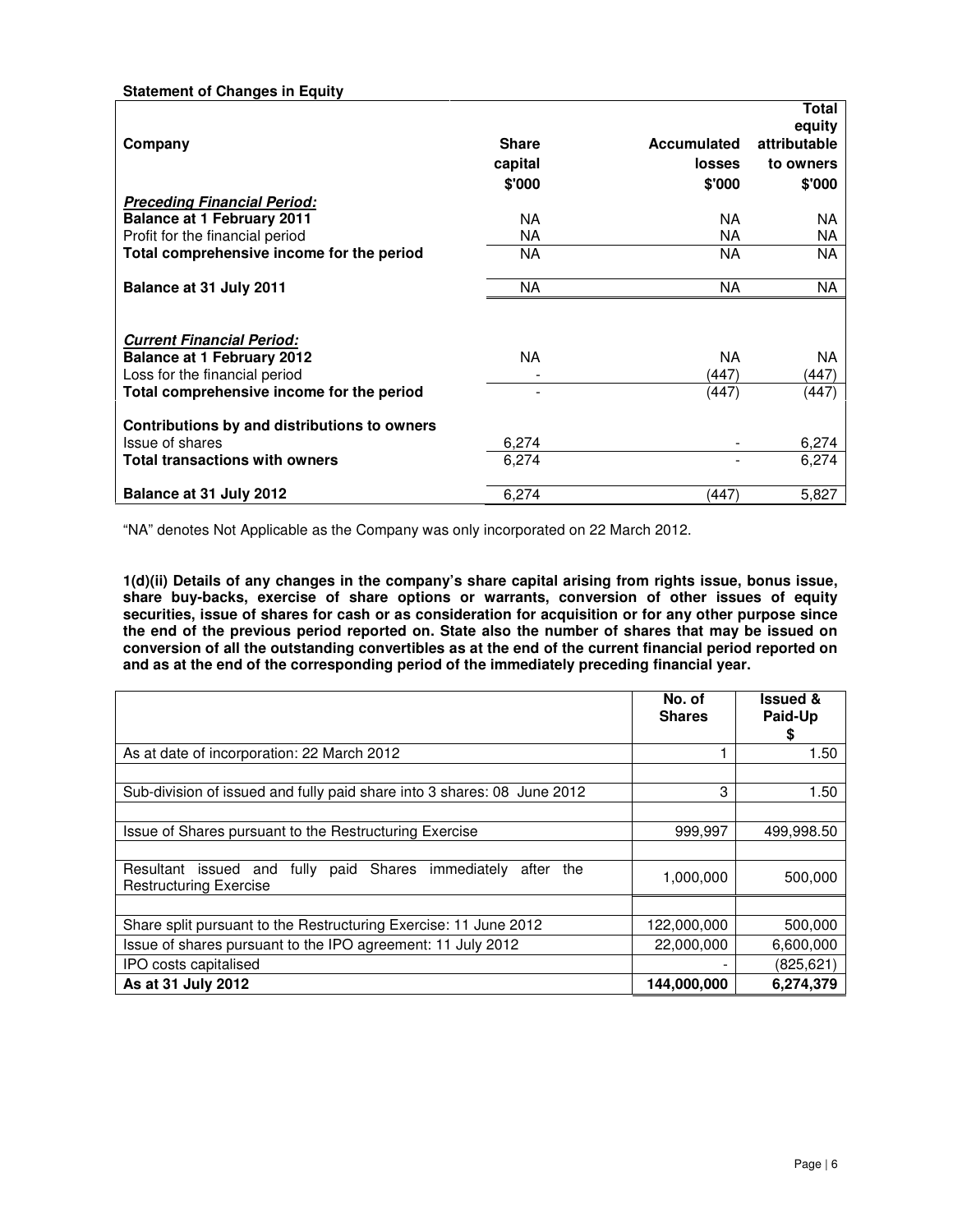**1(d)(iii) To show the total number of issued shares excluding treasury shares as at the end of the current financial period and as at the end of the immediately preceding year.** 

|                                                         | Company     |            |
|---------------------------------------------------------|-------------|------------|
|                                                         | As at       |            |
|                                                         | 31/07/2012  | 31/01/2012 |
| Total number of issued shares excluding treasury shares | 144,000,000 | NA         |

"NA" denotes Not Applicable as the Company was only incorporated on 22 March 2012.

## **1(d)(iv) A statement showing all sales, transfers, disposal, cancellation and/or use of treasury shares as at the end of the current financial period reported on.**

Not Applicable.

## **2. Whether the figures have been audited or reviewed and in accordance with which auditing standard or practice.**

The figures have not been audited nor reviewed by the Company's auditors.

## **3. Where the figures have been audited or reviewed, the auditors' report (including any qualifications or emphasis of a matter).**

Not Applicable.

## **4. Whether the same accounting policies and methods of computation as in the issuer's most recently audited annual financial statements have been applied.**

The financial results for the current period has been prepared using the same accounting policies and methods of computation as presented in the Group's most recently audited financial statement for the financial year ended 31 January 2012.

## **5. If there were any changes in the accounting policies and methods of computation, including any required by an accounting standard, what has changed, as well as the reasons for, and the effect of, the change.**

The Group and the Company have applied the same accounting policies and methods of computation in the preparation of the financial statements for the current financial period compared with the audited annual financial statements for the financial year ended 31 January 2012, except for the adoption of certain revised Financial Reporting Standards ("FRS") and Interpretations to FRS ("INT FRS") that became effective for the annual period beginning on 1 February 2012. The adoption of the revised FRS and INT FRS did not result in substantial changes to the Group's and the Company's accounting policies and has no material effect on the amounts reported for the current or prior periods.

## **6. Earnings per ordinary share of the company for the current period reported on and the corresponding period of the immediately preceding financial year, after deducting any provision for preference dividends.**

|                                                            | Group                          |                                |
|------------------------------------------------------------|--------------------------------|--------------------------------|
| Earnings per share ("EPS")                                 | First half-year ended          |                                |
|                                                            | 31/07/2012<br><b>Unaudited</b> | 31/07/2011<br><b>Unaudited</b> |
| Profit attributable to owners of the parent (\$)           | 703,353                        | 1,571,795                      |
| Aggregated weighted average number of ordinary shares      | 50,659,092                     | <b>NM</b>                      |
| Basic and diluted EPS based on aggregated weighted average | 1.39                           | <b>NM</b>                      |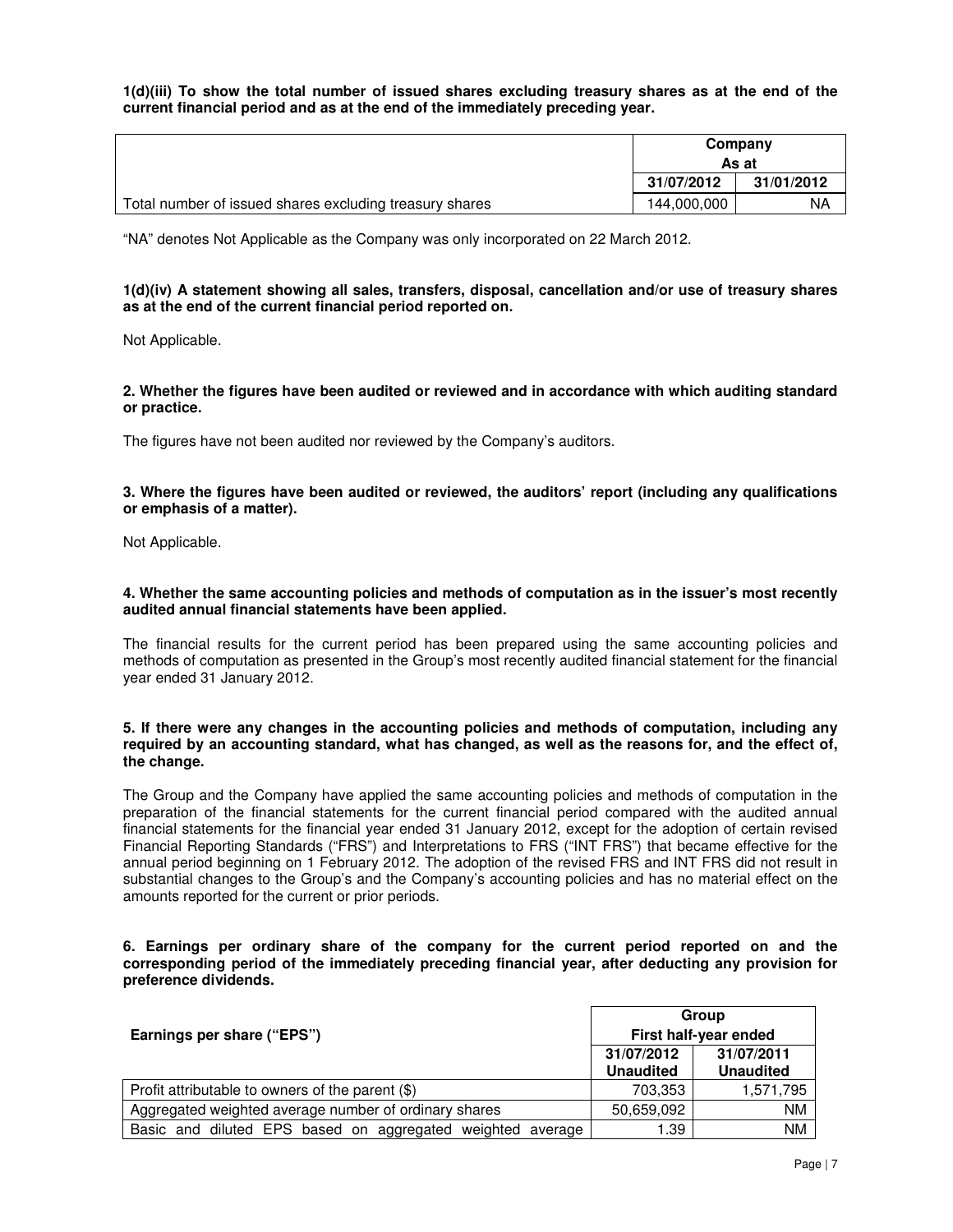| number of ordinary shares (cents) $(1)(2)$                                               |             |             |
|------------------------------------------------------------------------------------------|-------------|-------------|
| Post-IPO number of ordinary shares                                                       | 144,000,000 | 144,000,000 |
| Basic and diluted EPS based on post-IPO number of ordinary shares<br>(cents) $(2)$ $(3)$ | 0.49        | 1.09        |

"NM" denotes Not Meaningful as the Company was only incorporated on 22 March 2012, as such, the Group was not in existence as at 31 July 2011.

## **Notes:**

- (1) The calculation for the basic and diluted EPS for the respective financial period is based on the aggregated weighted average number of ordinary shares in issue in the respective financial period.
- (2) The basic and diluted EPS were the same as the Group did not have any potentially dilutive instruments for the respective financial periods.
- (3) For comparison and illustrative purposes, the calculation for the basic and diluted EPS for the respective financial period is based on the post-IPO share capital of 144,000,000 shares in issue.

## **7. Net asset value (for the issuer and group) per ordinary share based on issued share capital of**

- **(a) current period reported on; and**
- **(b) immediately preceding financial year**

|                                | Group            |                | Company          |                |
|--------------------------------|------------------|----------------|------------------|----------------|
| Net asset value ("NAV")        | As at            |                | As at            |                |
|                                | 31/07/2012       | 31/01/2012     | 31/07/2012       | 31/01/2012     |
|                                | <b>Unaudited</b> | <b>Audited</b> | <b>Unaudited</b> | <b>Audited</b> |
| $NAV($ \$)                     | 15,682,780       | 10,280,956     | 5,827,723        | ΝA             |
| Number of ordinary shares      | 144,000,000      | 144,000,000    | 144,000,000      | <b>NA</b>      |
| NAV per ordinary share (cents) | 10.9             |                | 4.0              | <b>NA</b>      |

"NA" denotes Not Applicable as the Company was only incorporated on 22 March 2012.

**8. A review of the performance of the group, to the extent necessary for a reasonable understanding of the group's business. It must include a discussion of the following:**

- **(a) any significant factors that affected the turnover, costs, and earnings of the group for the current financial period reported on, including (where applicable) seasonal or cyclical factors; and**
- **(b) any material factors that affected the cash flow, working capital, assets or liabilities of the group during the current period reported on.**

## **Review of the performance**

## **Statement of Comprehensive Income**

#### Revenue

For the financial period ended 31 July 2012 ("**1HY2013**"), the Group registered \$18.76 million in revenue, as compared to \$16.75 million for the previous corresponding financial period ("**1HY2012**"). The increase in the Group's revenue by approximately \$2.01 million or 12.0% was mainly attributable to a growth in Food Retail Business by \$1.70 million. As at 31 July 2012, our Food Retail Business operated 17 outlets compared to 14 outlets as at 31 July 2011. During 1HY2013, save for our new food retail outlets and the outlet at Pioneer MRT station, sales from all our existing food retail outlets increased by approximately \$0.77 million, or 25.6% compared to 1HY2012.

The Food Catering Business also increased by \$0.33 million or 2.6% in 1HY2013. The slower growth is due to seasonality factors in 1HY2013 as it did not include the full Lunar New Year peak as compared to 1HY2012.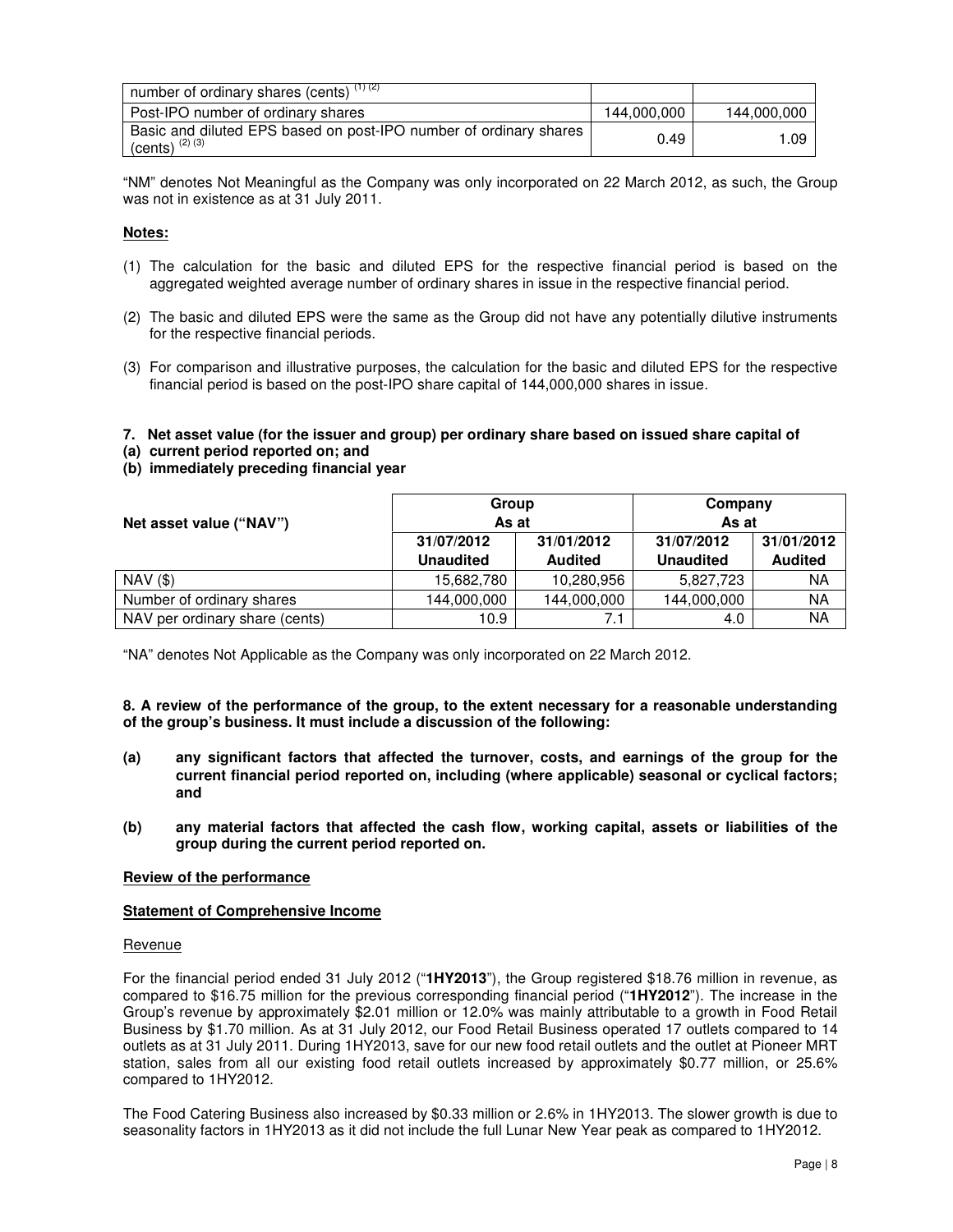#### Other income

Other income in 1HY2013 was \$0.91 million as compared to \$0.06 million in 1HY2012. It rose by approximately \$0.85 million or 1,416.7% mainly due to receipts from advertising, gain on disposal of assets held for sale for two leased properties and rental income.

#### Purchases and consumables used

Other purchases and consumables used increased by approximately \$1.14 million or 21.0% from \$5.46 million in 1HY2012 to \$6.60 million in 1HY2013. This is due to the increase in overall revenue and higher food prices due to inflation.

#### Distribution costs

Other distribution costs increased by approximately \$0.24 million or 28.6% from \$0.94 million in 1HY2012 to \$0.70 million in 1HY2013 due to a more sophisticated IT system that was implemented to improve the efficiency in planning our drivers' schedule and reduce the engagement of part-time and sub-contracted drivers.

#### Employee benefits expenses

Employee benefits expenses increased by approximately \$1.16 million or 26.9% from \$4.32 million in 1HY2012 to \$5.48 million in 1HY2013 due to our business growth. The increase in employee benefits expenses were mainly due to increase in headcount, especially in the Logistics and Operations functions.

#### Advertising expenses

Other advertising expenses increased by approximately \$0.14 million or 21.3% from \$0.65 million in 1HY2012 to \$0.79 million in 1HY2013. The increase was mainly due to the increase in activities to promote our brands and services and to build customers loyalty in 1HY2013. We have extended the distribution coverage of advertising brochures to include private estates. We have also introduced more promotional activities in 1HY2013 such as members' movie nights and corporate gifts.

#### Rental expenses

Rental expenses increased by \$0.35 million or 40.2% from \$0.86 million in 1HY2012 to \$1.21 million in 1HY2013. This is due to the land rent paid for 30B Quality Road and the increase in the number of food retail outlets for our Food Retail Business.

### **Utilities**

Utilities increased by approximately \$0.10 million or 18.6% from \$0.54 million in 1HY2012 to \$0.64 million in 1HY2013. This is due to the increase in utilization rate for the Food Catering Business as a result of increase in sales volume, and increase in the number of food retail outlets. There was also a hike in water and electricity tariff during 1HY2013.

#### Other expenses and finance costs

Other expenses increased by \$1.04 million or 76.9% from \$1.36 million in 1HY2012 to \$2.40 million in 1HY2013 mainly due to the one-time IPO expenses of \$0.83 million.

Our finance costs increased by approximately \$78,000 or 192.7% mainly due to interest expenses incurred for loan drawn down on 30B Quality Road and other leasehold properties.

The Group posted a profit before tax of \$0.88 million in 1HY2013 as compared to a profit before tax of \$1.89 million for the corresponding 1HY2012. The decrease in profit before tax was mainly due to the one-time IPO expenses of \$0.83 million, increase in repair and maintenance expense of \$0.15 million and increase in upkeep of motor vehicle of \$0.22 million.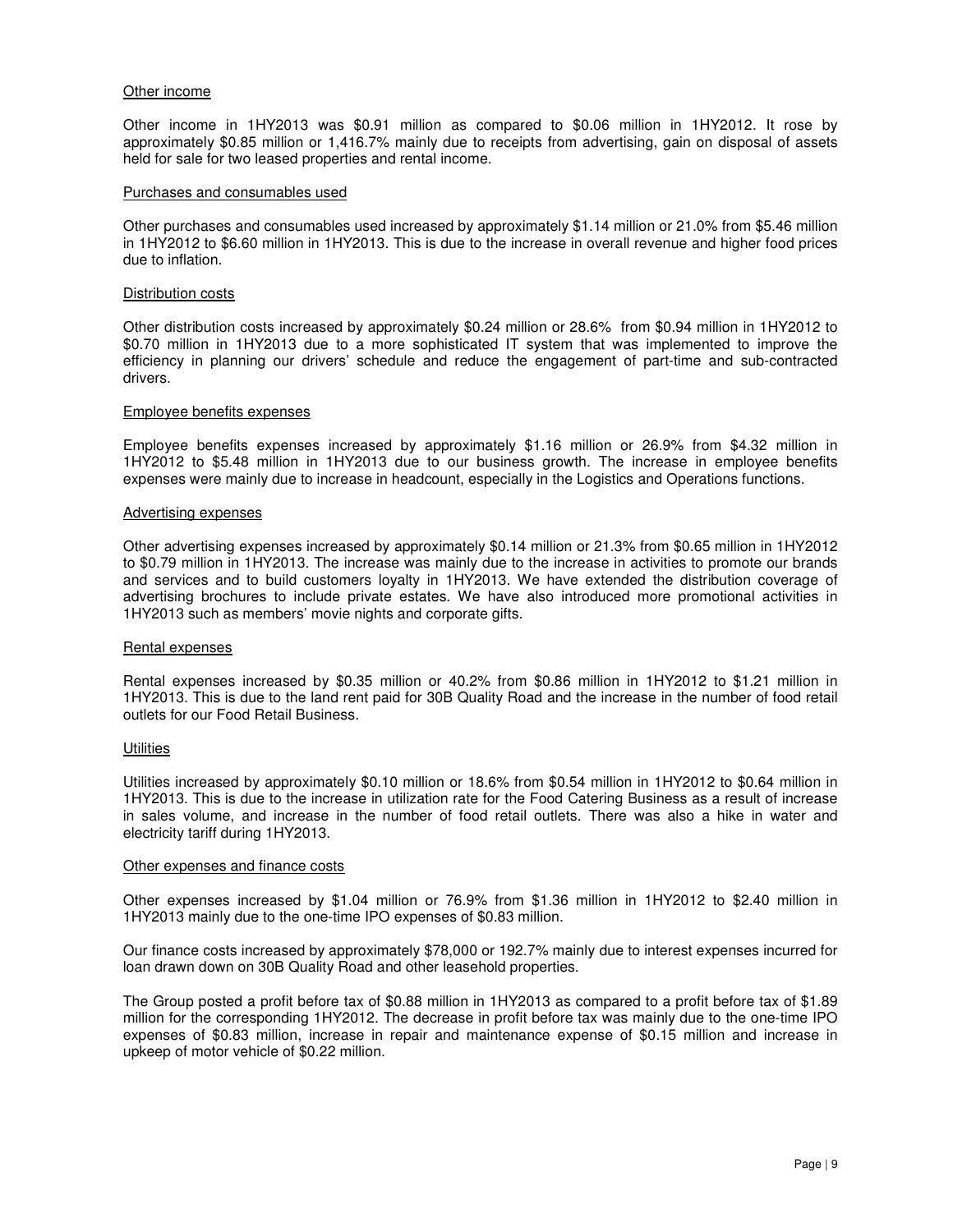## **Statement of Financial Position**

#### Non-current assets

The Group's non-current assets decreased by \$1.05 million from \$17.09 million as at 31 January 2012 to \$16.04 million as at 31 July 2012. Property, plant and equipment decreased by approximately \$1.02 million, mainly due to the disposal of a yacht and a leasehold property located at Enterprise One #05-06. This was partially off-set by the acquisition of new assets during the current financial period. Investment properties decreased by approximately S\$21,000 due to depreciation of the properties at 8A Admiralty Street #06-01 and #06-02 and 10E Enterprise Road.

#### Current assets

The current assets increased by \$4.56 million from \$9.51 million as at 31 January 2012 to \$14.07 million as at 31 July 2012. The Group's inventories decreased by approximately \$0.34 million due to the lower inventory held in the Food Catering Business. Assets held for sale of \$0.82 million at 3017 Bedok North Street 5 was sold off during 1HY2013. The decrease in our trade and other receivables of approximately \$1.04 million was mainly due to the repayment of the amount due from directors during the Restructuring Exercise which occurred on 11 June 2012. Cash and cash equivalents increased by \$6.82 million mainly due to the receipt of IPO proceeds and proceeds from sales of leasehold properties.

#### Current liabilities

The Group's current liabilities decreased by \$1.14 million from \$8.78 million as at 31 January 2012 to \$7.62 million as at 31 July 2012. This was mainly attributable to a decrease of \$0.69 million in our trade and other payables, and a decrease of \$0.52 million in our current bank borrowings mainly due to the repayment of existing bank loan and the full settlement of the term loan for the leasehold properties that were sold. Current income tax payable increased by approximately \$61,000 due to the provision of income tax.

#### Non-current liabilities

The Group's non-current liabilities decreased by \$0.71 million from \$7.53 million as at 31 January 2012 to \$6.82 million as at 31 July 2012 due to the settlement of non-current bank borrowings for the leasehold properties that were sold.

## **Statement of Cash Flows**

Net cash flows generated from operating activities of \$1.24 million during 1HY2013 mainly resulted from operating cash flows before movements in working capital of \$1.29 million, a decrease in net working capital of \$0.07 million, and income taxes paid of \$0.12 million.

The decrease in net working capital was mainly due to the decrease in inventories of approximately \$0.34 million, the decrease in prepayment of approximately \$0.05 million, and the increase in trade and other payables of approximately \$0.30 million, partially offset by the increase in trade and other receivables of \$0.63 million. Other receivables and other payables include amounts due from and due to Directors, which were used to offset the acquisition costs of its subsidiaries pursuant to the Restructuring Exercise completed on 11 June 2012. Movements in these amounts are reflected in the Statement of Cash Flows under the item 'Addition to investments in subsidiaries', instead of under the items 'Trade and other receivables' and 'Trade and other payables'.

Net cash flows from investing activities of \$1.20 million during 1HY2013 mainly arose from \$2.45 million proceeds received from sale of two leasehold properties and a yacht. This was partially offset by purchase of property, plant and equipment of \$0.86 million and acquisition of subsidiaries pursuant to a sales and purchase agreement as part of the Restructuring Exercise which occurred on 11 June 2011 of \$0.39 million.

Net cash flows generated from financing activities of \$4.37 million during 1HY2013 were mainly due to the net receipt of proceeds from issuance of shares of \$6.26 million. This was partially offset by the full settlement of bank borrowings of approximately \$1.23 million for the two leasehold properties that were sold, dividend payment of \$0.5 million and finance costs of \$0.12 million.

Consequent to the above factors, the net increase in cash and cash equivalents during 1HY2013 was \$6.81 million.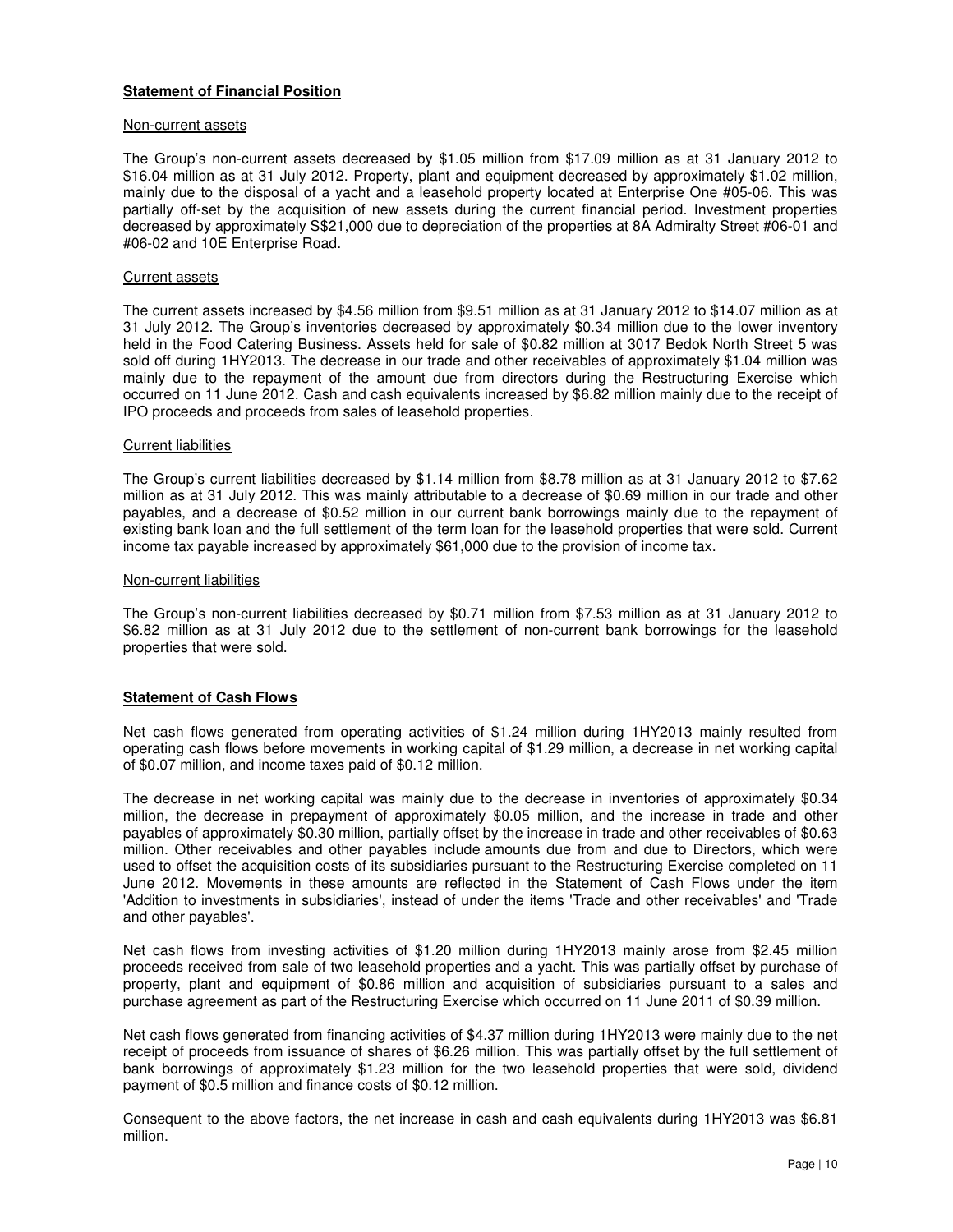## **9. Where a forecast, or a prospect statement, has been previously disclosed to our shareholders, any variance between it and the actual results.**

The financial performance of the Group for 1HY2013 is generally in line with what was disclosed in the section "Trend Information" of the Company's Offer Document dated 2 July 2012.

## **10. A commentary at the date of the announcement of the significant trends and competitive conditions of the industry in which the group operates and any known factors or events that may affect the group in the next reporting period and the next 12 months.**

The Group believes that the outlook of the industry in which it operates would remain positive in the next 6 months.

The Group will strive to grow its revenue for its Food Catering Business and Food Retail Business. The Group expects higher sales in 2HY2013 due to more festive celebrations during this period, such as lunar seventh month, Christmas and New Year. The Group continues to face cost pressures from higher employee salaries and benefits, food inflation, marketing and rental expenses. Nevertheless, the Group commits to improve profitability by rationalizing costs and improving operational efficiencies.

The Group would explore business expansion opportunities and potential acquisition(s) locally and overseas.

Subject to a continued positive business environment, the Group expects to remain profitable in FY2013.

## **11. Dividend**

#### **(a) Current Financial Period Reported On**

#### **Any dividend declared for the current financial period reported on?**

The Board of Directors recommends one tier tax-exempt interim dividend for 1HY2013.

## **(b) (i) Amount per share**

0.49 Singapore cents per share

## **(ii) Corresponding Period of the Immediately Preceding Financial Year**

None

**(c) Whether the dividend is before tax, net of tax or tax exempt. If before tax or net of tax, state the tax rate and the country where the dividend is derived. (If the dividend is not taxable in the hands of shareholders, this must be stated).**

The dividend is tax exempt.

#### **(d) The date the dividend is payable**

To be announced at a later date.

#### **(e) Books closure date**

Notice will be given at a later date on the closure of the Share Transfer Books and Register of Members of the Company to determine members' entitlement to the dividend.

## **12. If no dividend has been declared/recommended, a statement to that effect**

An interim dividend has been recommended as above.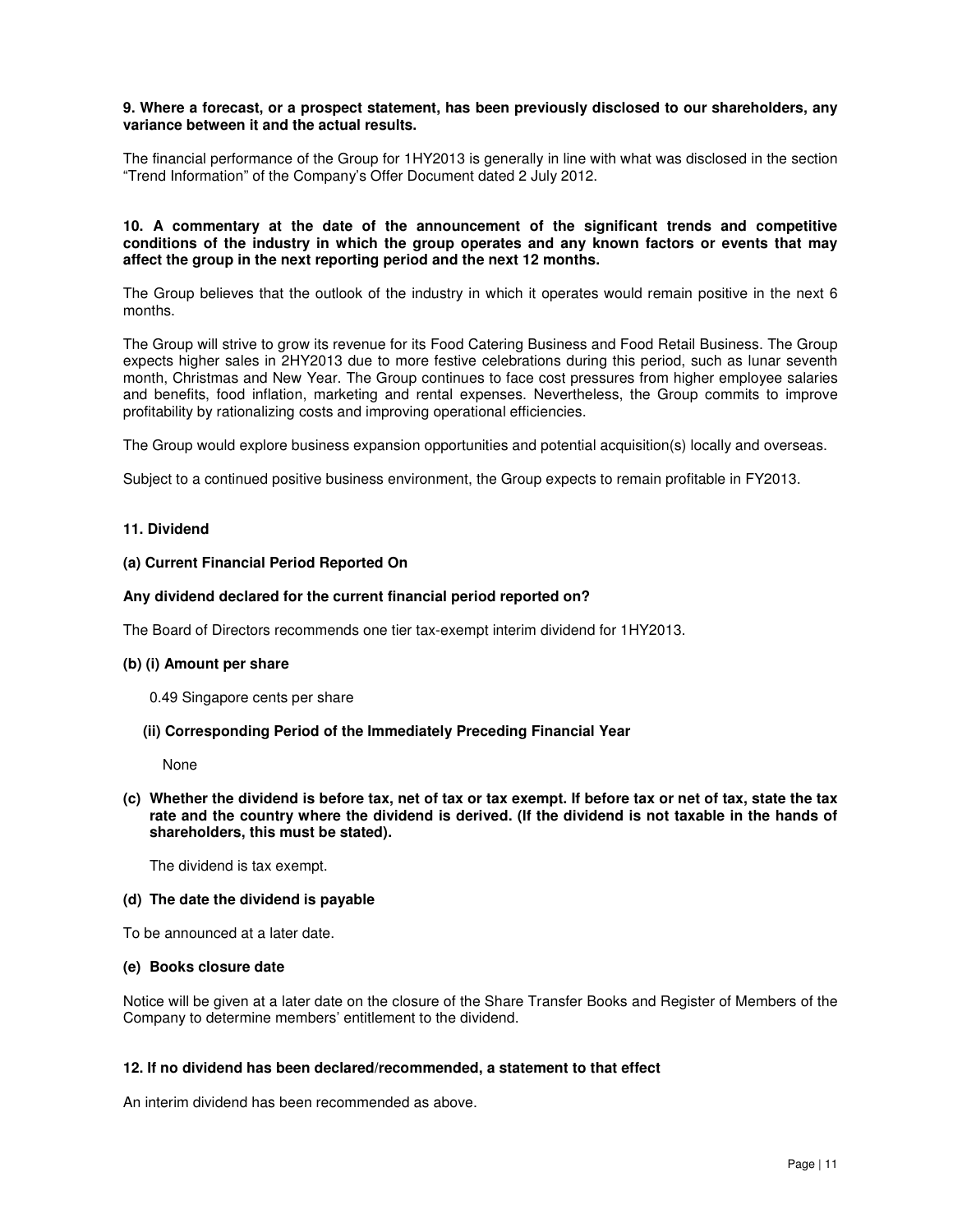## **13. Interested person transactions**

| Name of interested person            | Aggregate value of all interested<br>person transactions during the<br>financial year under review<br>(excluding transactions less than<br>\$100,000 and transactions<br>conducted under shareholders'<br>mandate pursuant to Rule 920) | Aggregate value of all<br>interested person transactions<br>conducted under shareholders'<br>mandate pursuant to Rule 920<br>(excluding transactions less<br>than \$100,000) |
|--------------------------------------|-----------------------------------------------------------------------------------------------------------------------------------------------------------------------------------------------------------------------------------------|------------------------------------------------------------------------------------------------------------------------------------------------------------------------------|
|                                      |                                                                                                                                                                                                                                         | \$'000                                                                                                                                                                       |
| Neo Kah Kiat                         | \$'000                                                                                                                                                                                                                                  |                                                                                                                                                                              |
| <b>GUI Solutions Pte Ltd</b><br>(i)  |                                                                                                                                                                                                                                         |                                                                                                                                                                              |
| Cost of goods and services           |                                                                                                                                                                                                                                         |                                                                                                                                                                              |
| purchased                            | 43                                                                                                                                                                                                                                      |                                                                                                                                                                              |
| Rental and utilities income          | 12                                                                                                                                                                                                                                      |                                                                                                                                                                              |
|                                      |                                                                                                                                                                                                                                         |                                                                                                                                                                              |
| Perdure Technology Pte Ltd -<br>(ii) |                                                                                                                                                                                                                                         |                                                                                                                                                                              |
| Cost of goods and services           |                                                                                                                                                                                                                                         |                                                                                                                                                                              |
| purchased                            | 31                                                                                                                                                                                                                                      |                                                                                                                                                                              |
| Rental and utilities income          | 13                                                                                                                                                                                                                                      |                                                                                                                                                                              |
|                                      |                                                                                                                                                                                                                                         |                                                                                                                                                                              |
| (iii) Office premise lease expense   | 66                                                                                                                                                                                                                                      |                                                                                                                                                                              |
|                                      |                                                                                                                                                                                                                                         |                                                                                                                                                                              |
| Neo Kah Kiat and Liew Oi Peng        |                                                                                                                                                                                                                                         |                                                                                                                                                                              |
| Office premise lease expense         | 84                                                                                                                                                                                                                                      |                                                                                                                                                                              |

In addition to the above, Neo Kah Kiat, Liew Oi Peng and Liew Choh Khing had provided guarantees and/or indemnities to secure our Group's obligations under certain credit facilities. No fee was paid to the guarantors for the provision of the above guarantees.

The Group has not obtained any general mandate from shareholders for interested person transactions pursuant to Rule 920 of the SGX-ST Listing Manual.

# **14. Update on use of Initial Public Offer ("IPO") proceeds**

Pursuant to the IPO, the Company received total proceeds of S\$6.60 million and as at the date of this announcement, the IPO proceeds have been utilized as follows:

| Intended Usage in accordance with the Offer Document                                                                                                       | <b>Allocation</b><br>(\$'000) | Amount<br>utilized<br>(\$'000) | Amount<br>unutilized<br>(\$'000) |
|------------------------------------------------------------------------------------------------------------------------------------------------------------|-------------------------------|--------------------------------|----------------------------------|
| Expand and develop our Food Catering Business and Food Retail<br>Business (which may include acquisitions, joint ventures and / or<br>strategic alliances) | 5,000                         | -                              | 5,000                            |
| <b>IPO</b> expenses                                                                                                                                        | 1,600                         | (826)                          | 774                              |
| Total                                                                                                                                                      | 6,600                         | (826)                          | 5,774                            |